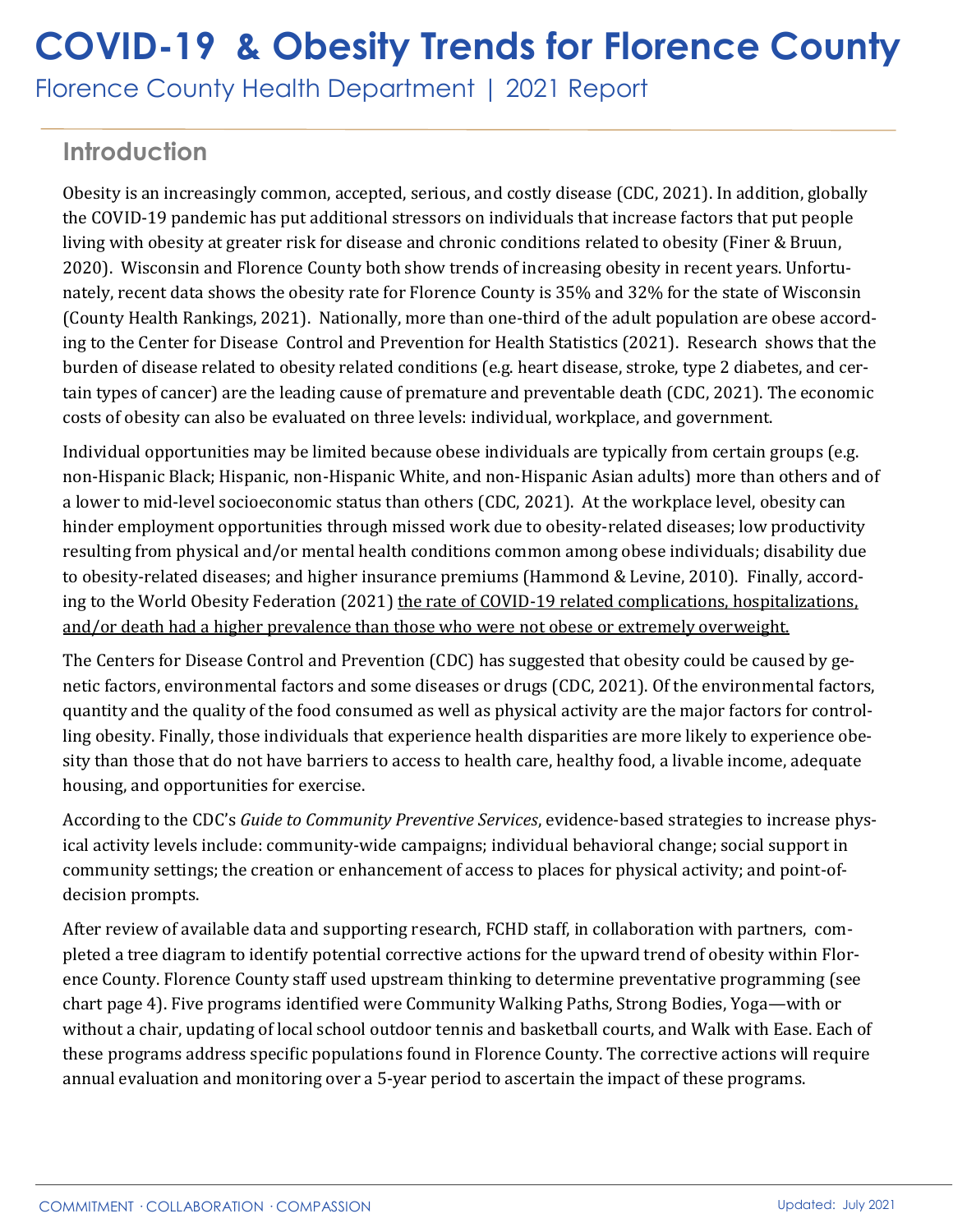# **COVID-19 & Obesity Trends for Florence County**

Florence County Health Department | 2021 Report

#### References:

- Centers for Disease and Prevention (2021). *Overweight & obesity. Data and statistics.* Retrieved from https://www.cdc.gov/obesity/data/index.html
- County Health Rankings & Roadmaps (2021). Retrieved from http:// www.countyhealthrankings.org/
- Hammond, R.A. & Levine, R. (2010). The economic impact of obesity in the United States. Diabetes Metabolic Syndrome and Obesity: Targets and Therapy 3, 285-295. Retrieved from http:// www.ncbi.nlm.nih.gov/pmc/articles/PMC3047996/
- World Health Federation. (2020). Covid-19 and obesity. *Clinical Obesity,* 10:e12365. Retrieved from https://www.ncbi.nlm.nih.gov/pmc/articles/PMC7267455/pdf/COB-10-na.pdf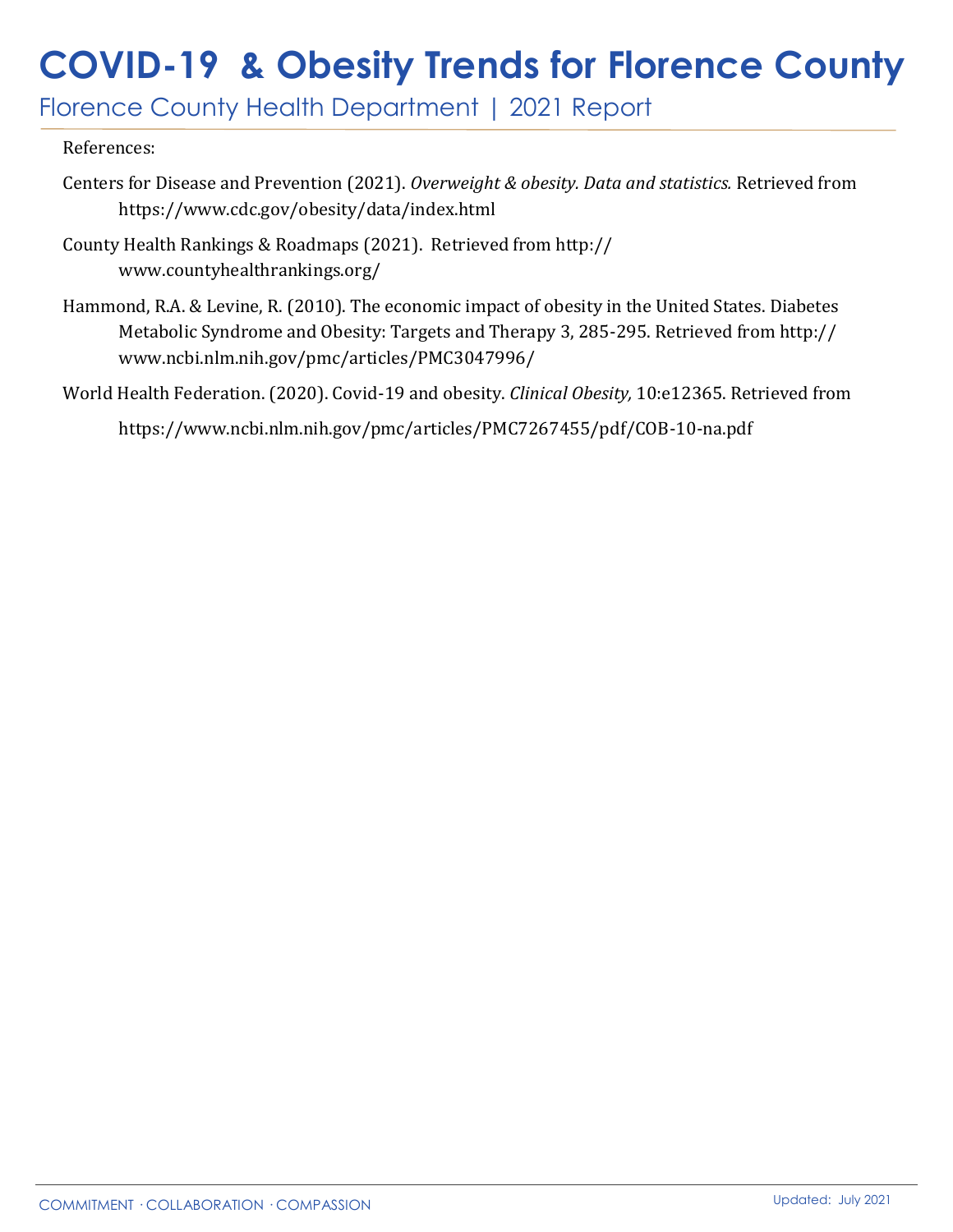#### **Analysis**

The chart below, which utilizes descriptive analysis, indicates that Florence County is consistent with both the State and National trends in unemployment rates, resulting in an increasing number of residents with income at or below poverty level. Studies show a strong association between obesity and low socio-economic status (Newton, Braithwaite, & Akinyemiju 2017). Poverty has been linked to the consumption of low-quality food in part because nutritious foods can be significantly more expensive than calorie-dense, less nutritious foods, leading to obesity (Newton, Braithwaite, & Akinyemiju 2017). Factors found to be closely related to obesity are unemployment, the receipt of food stamps, and income at/or below poverty level (Newton, Braithwaite, & Akinyemiju 2017).

#### Reference:

Newton, S., Braithwaite, D. & Akinyemiju, T.F. (2017). Socio-economic status over the life course and obesity: Systematic review and meta-analysis. Systematic review and meta-analysis. PLoS One 12(5): e0177151. Retrieved from . https://doi.org/ 10.1371/ journal.pone.0177151

#### **Unemployment in Florence County, WI County. State and National Trends**

2004 2005 2006 2007 2008 2009 2010 2011 2012 2013 2014 2015 2016 Year Florence County Wisconsin United States

No significant trend was found in Florence County for this measure.

Source: County Health Rankings 2021. \*It is noted that annual data may have limited interpretative value due to the small numbers.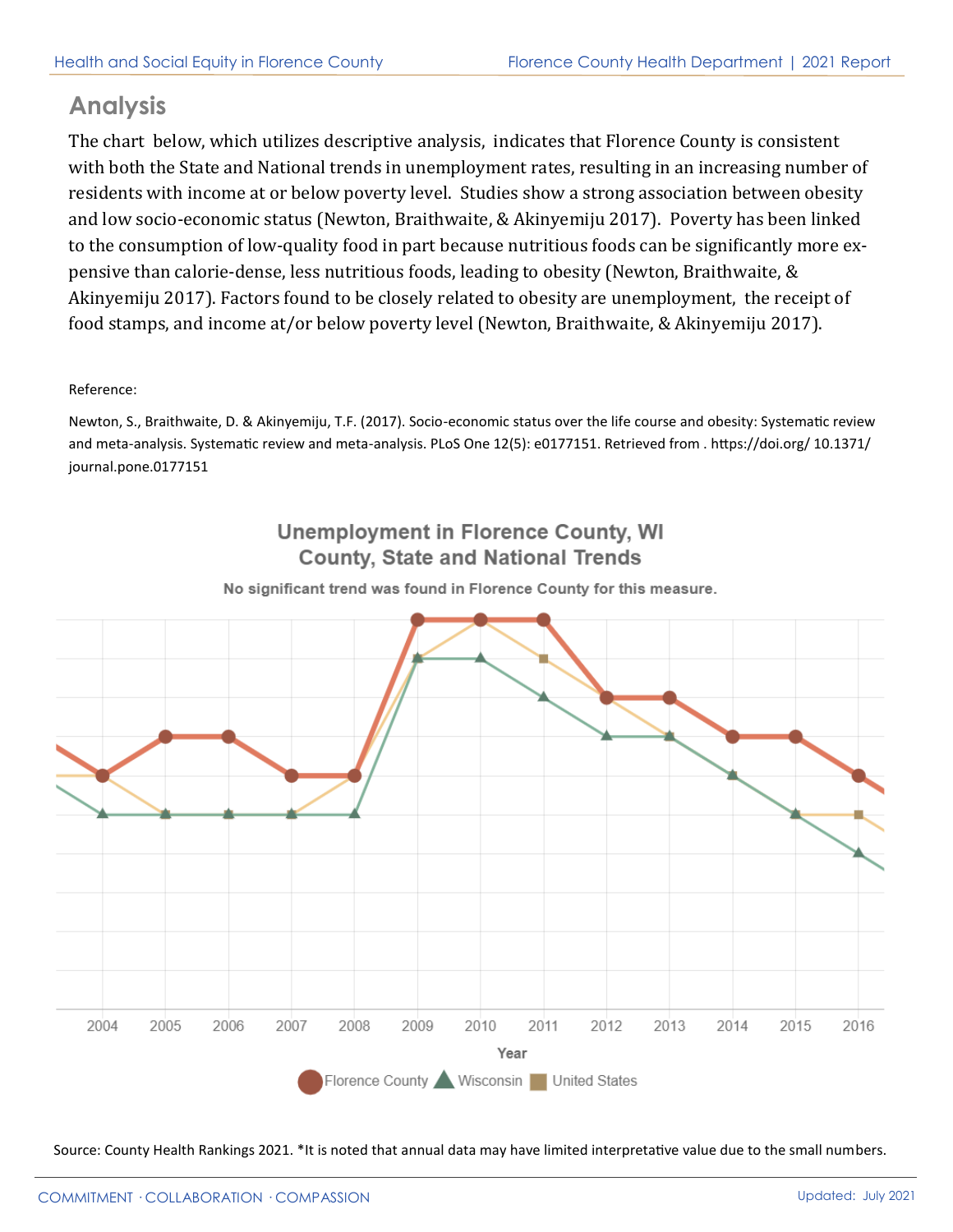### **Conclusions**

The chart below indicates that childhood poverty rates have steadily increased across counties, states, as well as nationwide over the last several years. Even though Florence County is currently below the nationwide trend, it is still higher than the state trend. The increasing trend among youth in poverty is important because obesity is a major risk factor associated with high poverty levels - among adults and children alike. Obesity is related to a variety of serious health conditions such as diabetes, high blood pressure, heart disease, stroke, and certain cancers (www.ncsl.org). These health conditions, along with other childhood obesity health expenses exceed \$14 billion dollars annually (www.ncsl.org). Access to good nutrition and regular physical activity can decrease the negative impact that poverty and its' associated obesity has on the youth of Florence County. Further assessment and analysis is needed to determine corrective actions.

Reference: National Conference of State Legislatures. (2014). *Childhood Overweight and Obesity Trends.* Retrieved from www.ncsl.org/research/health/childhood-obesity-trends-states-rates.aspx

### Children in poverty in Florence County, WI **County. State and National Trends**



The long term trend in Florence County is getting worse for this measure. However, in recent years the trend has improved.

is based on the Current Population Survey; beginning in 2005, it was based on the

Source: County Health Rankings 2021. \*It is noted that annual data may have limited interpretative value due to the small numbers.